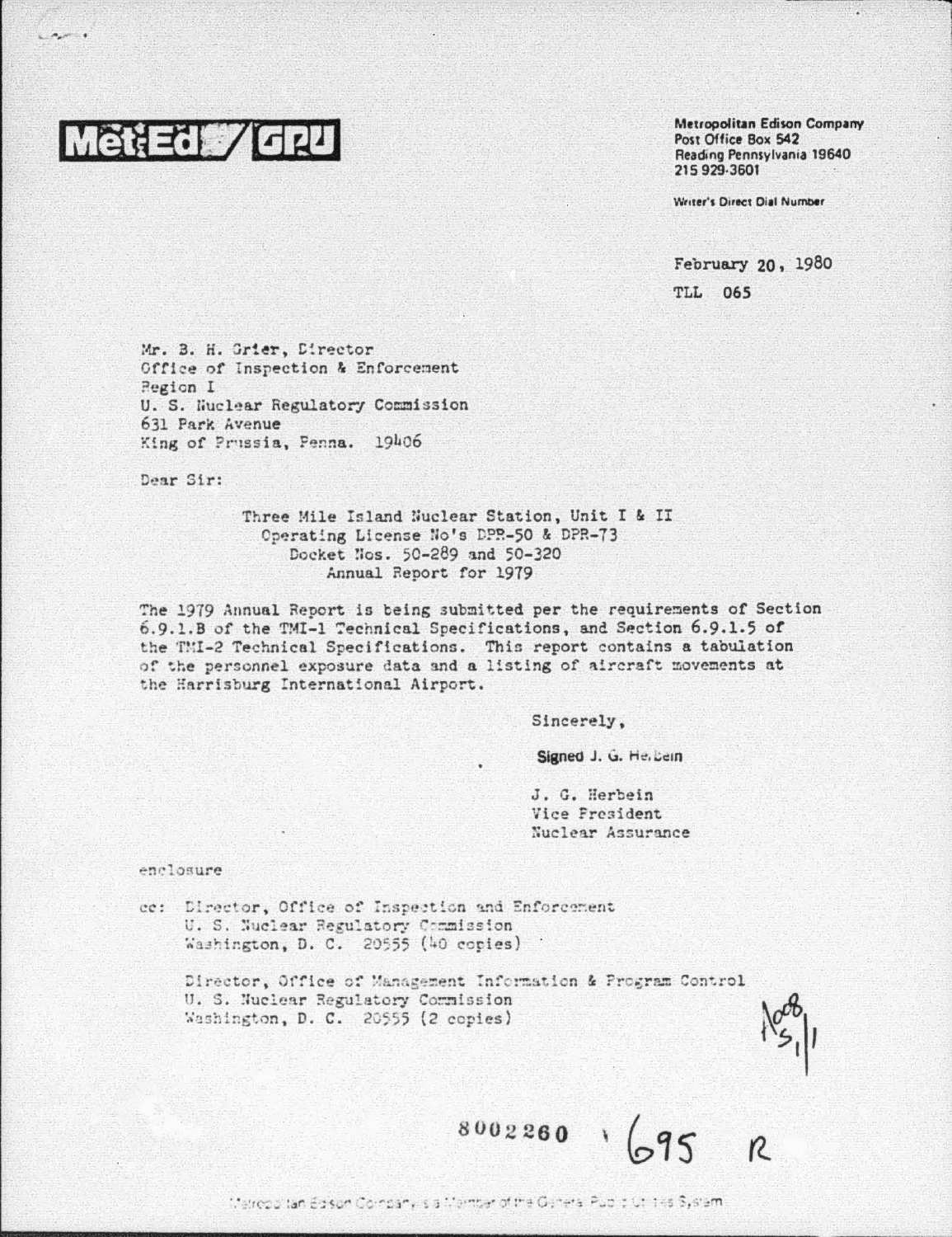NUMBER OF PERSONNEL AND MAN REMS BY WORK AND JOB FUNCTION TMI STATION

 $\ddot{\tilde{}}$ 

 $\bullet$ 

REPORT---PERIOD  $01/01/79 - 12/31/79$ 

| <b>JOB CATEGORY</b><br><b>JOB FUNCTION</b> | <b>NUMBER</b> | <b>STATION PERSONNEL</b><br><b>REMS</b> | <b>NUMBER</b>           | UTILITY PERSONNEL<br><b>REMS</b> | CONTRACTOR PERSONNEL<br><b>NUMBER</b> | <b>REMS</b> |
|--------------------------------------------|---------------|-----------------------------------------|-------------------------|----------------------------------|---------------------------------------|-------------|
|                                            |               |                                         |                         |                                  |                                       |             |
| JOB CATEGORY NOT ON FILE                   |               |                                         |                         |                                  |                                       |             |
| MAINTENANCE PERSONNEL                      | 41            | .711                                    | 37                      | .495                             | 134                                   | $-3.160$    |
| OPERATING PERSONNEL                        | 43            | .515                                    | 4                       | .136                             | $\mathbf{r}$                          | .020        |
| HEALTH PHYSICS PERSONNEL                   | 22            | .769                                    | $\overline{7}$          | .209                             | 30                                    | .345        |
| SUPERVISORY PERSONNEL                      | 8             | .049                                    | 4                       | .122                             | 14                                    | .524        |
| ENGINEERING PERSONNEL                      | 5             | .025                                    | $\overline{\mathbf{2}}$ | .054                             | 3                                     | .036        |
| ADMINISTRATIVE PERSONNEL                   |               | .034                                    | 15                      | .140                             | 16                                    | .542        |
| <b>REACTOR OPER &amp; SURVEIL</b>          |               |                                         |                         |                                  |                                       |             |
| MAINTENANCE PERSONNEL                      | 130           | 6.542                                   | 88                      | 5.449                            | 358                                   | 17.525      |
| OPERATING PERSONNEL                        | 133           | 62,458                                  | 13                      | 1.045                            | 24                                    | 4.054       |
| HEALTH PHYSICS PERSONNEL                   | 28            | 12,700                                  | 33                      | 1.687                            | 268                                   | 60.876      |
| SUPERVISORY PERSONNEL                      | 48            | 6.999                                   | !8                      | .265                             | 33                                    | 1.186       |
| ENGINEERING PERSONNEL                      | 29            | 1.576                                   | 64                      | 1.861                            | 95                                    | 3.167       |
| ADMINISTRATIVE PERSONNEL                   | 29            | .807                                    | 126                     | 3.190                            | 194                                   | 13.979      |
| ROUTINE MAINTENANCE                        |               |                                         |                         |                                  |                                       |             |
| MAINTENANCE PERSONNEL                      | 133           | 30.575                                  | 97                      | 5.487                            | 307                                   | 16.032      |
| OPERATING PERSONNEL                        | 112           | 16.942                                  | 11                      | .309                             | 24                                    | 2.015       |
| HEALTH PHYSICS PERSONNEL                   | 27            | 5.681                                   | 30<br>$\bullet$         | .626                             | 150                                   | 7.915       |
| SUPERVISORY PERSO : NEL                    | 42            | 2.064                                   | 13                      | .281                             | 27                                    | .914        |
| ENGINEERING PERSCNNEL                      | 16            | .323                                    | 27                      | .597                             | 44                                    | .698        |
| ADMINISTRATIVE PERSONNEL                   | 10            | .713                                    | 46                      | 1.349                            | 97                                    | 2.421       |
| INSERVICE INSPECTION                       |               |                                         |                         |                                  |                                       |             |
| MAINTENANCE PERSONNEL                      | 129           | 6.872                                   | 56                      | 1.591                            | 300                                   | 14.129      |
| OPERATING PERSONNEL                        | 128           | 16.564                                  | $\overline{\mathbf{3}}$ | .027                             | 26                                    | .836        |
| HEALTH PHYSICS PERSONNEL                   | 27            | 8.675                                   | 18<br>$\mathbf{t}$      | 2.274                            | 146                                   | 8.692       |
| SUPERVISOR PERSONNEL                       | 48            | 2.469                                   | 22                      | .662                             | 44                                    | .840        |
| ENGINEERING PERSONNEL                      | 32            | 3.094                                   | 57                      | 1.150                            | 96                                    | 3.263       |
| ADMINISTRATIVE PERSONNEL                   | 36            | .506                                    | 112                     | 5.594                            | 192                                   | 4.796       |
|                                            |               |                                         |                         |                                  |                                       |             |

PACE 1 OF :

8002260 TCH R